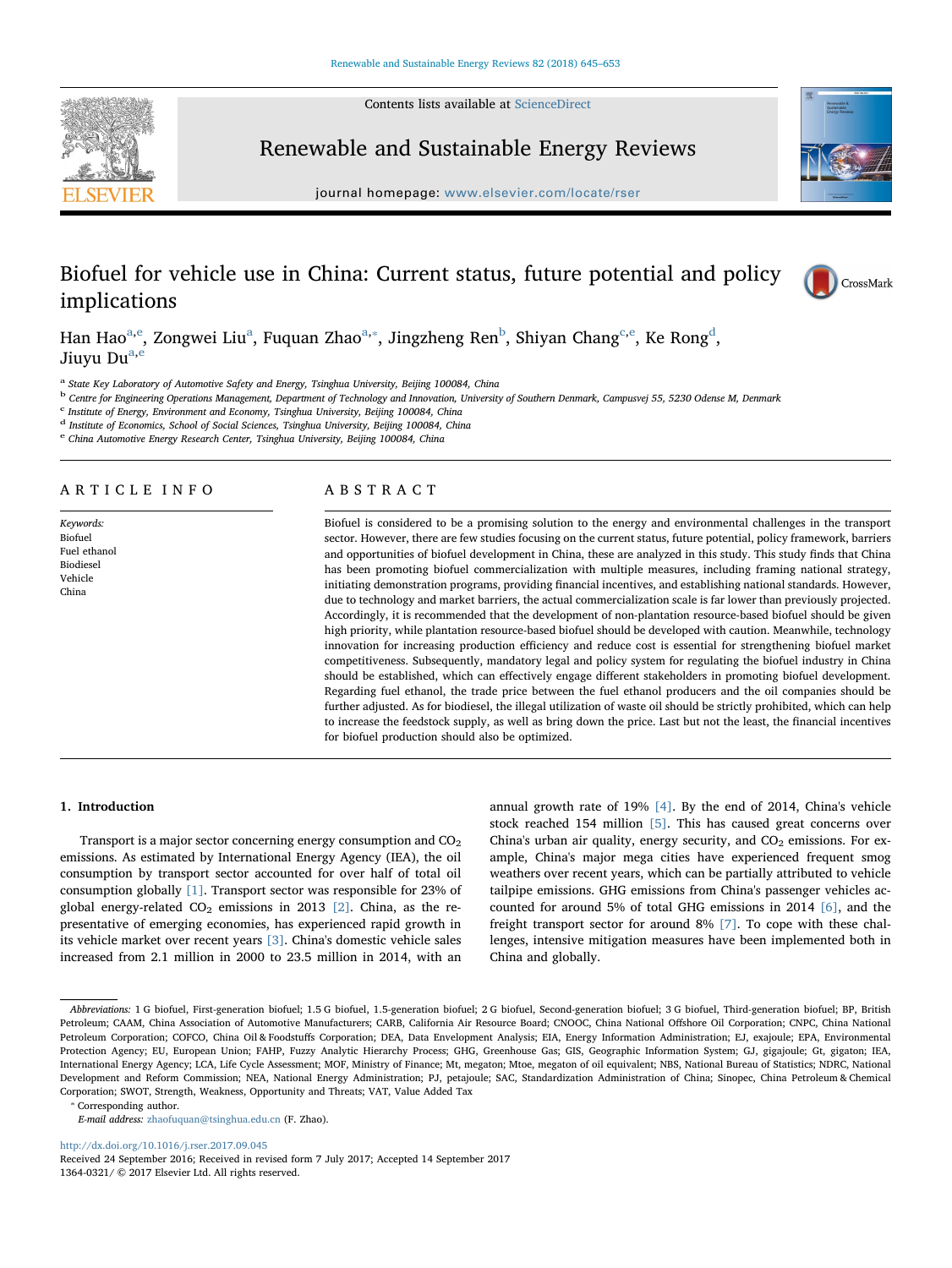<span id="page-1-0"></span>

Biofuel is considered to be part of the solution to the transport issues. Biofuel is derived from biomass, which helps to decouple transport fuels from petroleum resources. The life cycle  $CO<sub>2</sub>$  emissions of biofuels are generally lower than petroleum-derived fuels, contributing to reducing  $CO<sub>2</sub>$  emissions from the transport sector [\[8\].](#page-7-7) Moreover, biofuels improve fuel quality when blended with conventional fuels, which helps to reduce vehicle tailpipe emissions and improve air quality [\[9,10\]](#page-7-8).

Globally, biofuel production and consumption increased steadily over recent years, as [Fig. 1](#page-1-0) shows [\[11,12\]](#page-7-9). Total biofuel production increased from 16.4 Mtoe (megaton of oil equivalent) in 2004 to 70.8 Mtoe in 2014, implying an annual growth rate of 15.7%. As projected by IEA, global biofuel consumption will continue to increase in the coming decades, reaching over 30 EJ (exajoule) (equivalent to about 720 Mtoe) by 2050, implying a ten fold growth compared to the current level [\[13\].](#page-7-10) At the same time, the biomass as feedstock for biofuel production will show a major shift from food crops to non-food crops and non-plantation resources. In China, biofuel production and consumption also experienced rapid growth, from 0.5 Mtoe in 2000 to 2.1 Mtoe in 2014 [\[11\]](#page-7-9). According to the Mid-long Term Planning on the Development of Renewable Energy released in 2007 [\[14\],](#page-7-11) China's fuel ethanol and biodiesel consumptions were projected to reach 10 Mt (megaton) and 2 Mt by 2020, respectively.

Intensive studies have been conducted regarding biofuel development in China. Ren et al. compared the life cycle energy efficiency of six biofuels in China by using the Data Envelopment Analysis (DEA) approach, finding that fuel ethanol with sweet potatoes as feedstock has the highest life cycle energy efficiency [\[15\]](#page-7-12). Liu et al. established a life cycle assessment (LCA) based biofuel supply chain multi-objective optimization model, with the aim of identifying the optimal conversion pathway, biomass type, biomass locations, facility locations, etc. [\[16\]](#page-7-13). Ou et al. evaluated the life cycle energy consumption and GHG emissions of six biofuel pathways in China's context [\[17\].](#page-7-14) Lu and Zhou conducted a comprehensive review of the environmental assessments on liquid biofuels in China [\[8\].](#page-7-7) Wang discussed the time for commercializing non-food biofuel in China, arguing that more efforts are needed [\[18\].](#page-7-15) Koizumi argued that biofuel competes with food and agricultural production in China, and should be promoted with caution [\[19\]](#page-7-16). A similar conclusion was reached by Yang et al., who argued that China's biofuel development could pose significant impacts on China's food supply and trade, as well as the environment [\[20\].](#page-7-17) Huang et al. examined the impact of biofuel development on China's poverty situation, concluding that China's farmers, especially the poor, might benefit from biofuel development [\[21\]](#page-7-18). Besides, biofuel technology evolution in China's context has been examined by several studies, mostly based on patent statistics [\[22,23\].](#page-7-19)

Macro-level polices are essential in promoting biofuel development. Ren et al. analyzed biofuel development in China by combining Strength, Weakness, Opportunity and Threats (SWOT) and Fuzzy

Analytic Hierarchy Process (FAHP) approaches, concluding that policy instruments regarding improving technical performance and consumer awareness are both important in promoting its further development [\[24\]](#page-7-20). Qiu et al. comprehensively reviewed China's policies on biofuel development, arguing that the targets of China's biofuel development are cautious and feasible [\[25\]](#page-7-21). Chen et al. reviewed China's industrial policies for different kinds of biofuels [\[26\].](#page-7-22) Chang et al. assessed the potential policies needed to achieve China's biofuel development target in 2020 [\[27\].](#page-7-23) Besides macro-level policies, the micro-level behavior and management factors also affect the market competitiveness of biofuels. Zhang et al. compared the recycling modes of waste cooking oil in China and Japan, finding that the recovery rate of Chinese mode is not necessarily lower than that of Japanese mode [\[28\].](#page-7-24) Wang and Shi developed a Geographic Information System (GIS)-based optimization model for the selection of biofuel factory sites, and presented the optimal locations for biofuel factories by using the case of Guangdong province [\[29\]](#page-7-25). Zhang et al. compared the incentive effects of four common subsidy modes on waste cooking oil supply by establishing a dynamic game model, finding that raw material price subsidies and finished products sales subsidies have better overall effects [\[30\]](#page-8-0).

Numerous studies focused on evaluating the potential of biofuel commercialization in China. Chen et al. estimated the potential of nonfood biofuel production in China, concluding that there will be 76 Mt to 152 Mt potential capacity from 2015 to 2030 [\[31\]](#page-8-1). Jansson et al. discussed the potential of cassava for fuel ethanol production in China [\[32\]](#page-8-2). Ji assessed the agricultural residue resources for liquid biofuel production in China, concluding that around 930 Mt crop residuals will be available in 2015, which can be used to produce 44 Mt fuel ethanol or 131 Mt biodiesel [\[33\].](#page-8-3) Wang et al. explored the quantity of China's field crop residue and its availability for biofuel production, finding that the total residue quantity for biofuel production could potentially reach 314 Mt [\[34\].](#page-8-4) Elmore et al. calculated the spatial distribution of rice straw in China for the period 2000–2004 [\[35\]](#page-8-5). Tian et al. estimated the unused land potential for biofuels development in China, suggesting a 22 Mt potential of fuel ethanol production in 2020 [\[36\]](#page-8-6). Zhao et al. projected the long-term liquid biofuel potential, finding that the scale of biofuel consumption in China can range from 45 Mtoe to 120 Mtoe by 2050 [\[37\].](#page-8-7) Lu and Zhang introduced a species of invasive plant, Spartina alterniflora, and evaluated its potential as biofuel feedstock in China. Their study indicated that its total annual biomass reaches 2.53 Mt, capable of producing 39 PJ (petajoule) bioenergy [\[38\]](#page-8-8). Liang et al. evaluated the potential of waste oil as feedstock for biodiesel production, finding that it was equivalent to approximately 7.4% of China's diesel consumption in 2010 [\[39\].](#page-8-9) Zhang and Chen evaluated the role of biofuel in China's transport sector by developing the China-TIMES model. The study revealed that the use of biofuel will realize a 0.43 Gt (gigaton) of  $CO<sub>2</sub>$  emissions reduction in 2050, contributing to 35% of the overall reduction [\[40\].](#page-8-10)

Besides regular biofuels, the development of emerging biofuel technologies in China has also received attentions from the research community. Li et al. estimated the biological potential of microalgae for biofuel production in China in an integrated bio-refinery approach [\[41\]](#page-8-11). Li et al. evaluated the characteristics of Enteromorpha prolifera as feedstock for biofuel production [\[42\].](#page-8-12) Zhou et al. conducted a comprehensive review on the development of densified solid biofuel in China [\[43\]](#page-8-13). A similar research was conducted by Chen et al. with a focus on the technological aspects [\[44\].](#page-8-14) Gu et al. discussed the possibility and potential of utilizing waste nitrogen for biofuel production in China [\[45\]](#page-8-15). Zhou et al. analyzed the utilization of the so-called lowinput high-diversity grassland biomass to produce biofuel, finding that the potential reaches 15% of China's energy consumption in 2002 [\[46\]](#page-8-16). Some alternative biofuels, such as biobutanol, furanic biofuel, etc., are also being considered as potential biofuel options. The production technologies of these alternative biofuels have been intensively developed [\[47](#page-8-17)–49]. The impacts of using such biofuels on the performance of the combustion devices have also been investigated [50–[52\].](#page-8-18)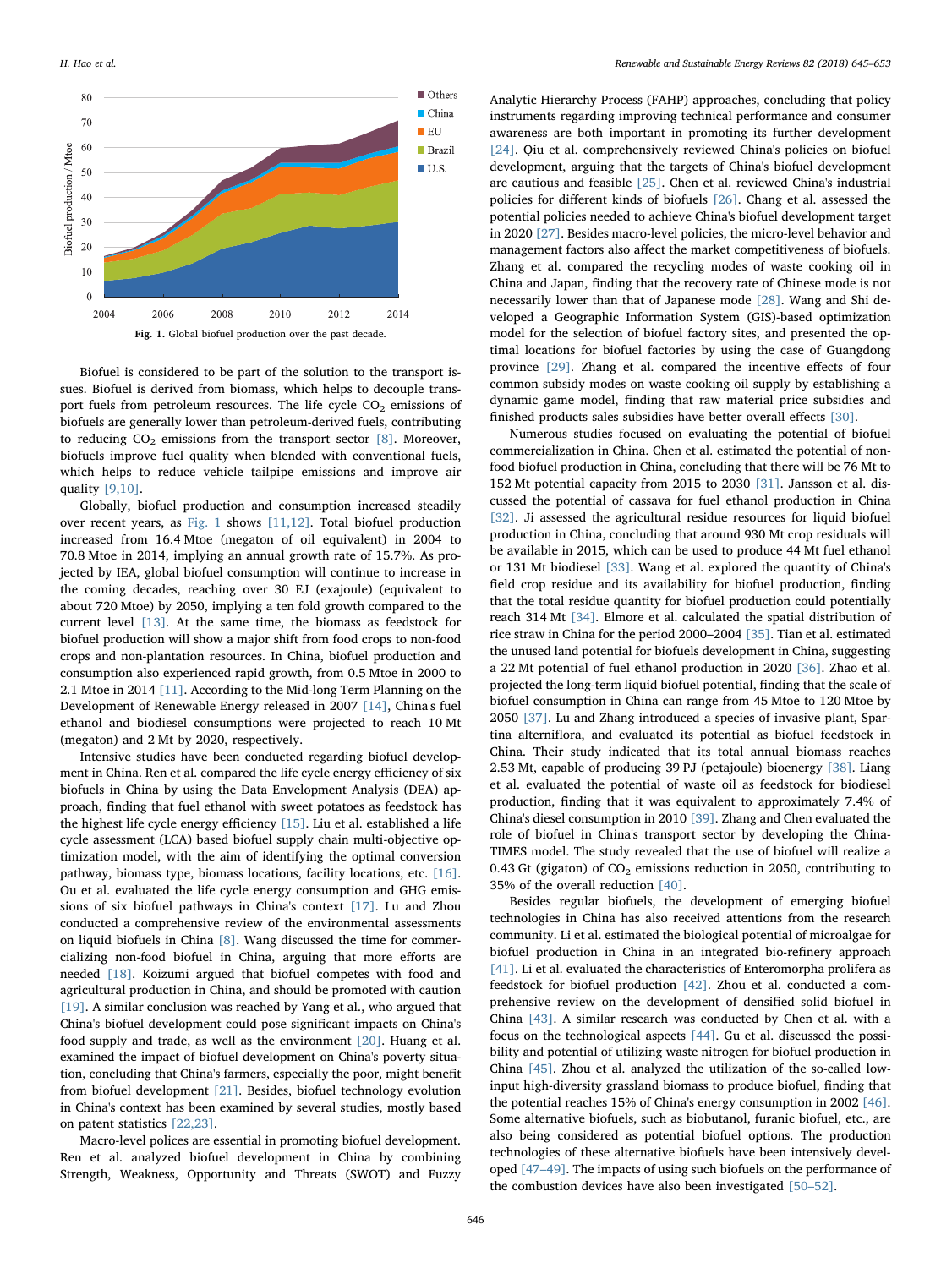Overall, existing studies have covered most of the major issues regarding biofuel development in China. However, with technology improvement and market environment changes, many new opportunities and barriers emerged over recent years. There is an urgent need in updating the understanding of the rationality and feasibility of commercializing biofuel in China. With the aim of filling such a gap, a comprehensive review on biofuel development in China is conducted, covering the aspects of current status, future potential, policy initiatives, barriers and opportunities. This review aims to answer whether, why, to what scale, and how biofuel should be developed in China. This review contributes to establishing a triple-dimension (i.e., biofuel producer-refueling station operator-consumer), cost-benefit perspective-based review framework to reveal the dynamics and interaction among different stakeholders, which can be employed to analyze the development of other alternative fuels; and to comprehensively summarizing China's experiences in promoting the development of biofuel, which is of high relevance to other countries with similar interests. The review is organized as follows. The next two sections describe the current status and future potential of biofuel development in China. Following that, the policy initiatives regarding biofuel production and consumption are summarized. The subsequent section analyzes the market barriers and opportunities. The policy implications are then proposed. The final section concludes the whole review.

#### 2. Current status

The biofuel classification, the production and consumption status of biofuel in China are investigated in this section.

# 2.1. Biofuel classification

According to Chang et al., biomass resources can be classified into plantation resources and non-plantation resources [\[53\].](#page-8-19) Plantation resources can be further categorized into agricultural crops, oil-bearing crops, and cellulosic crops. Non-plantation resources are mostly cellulosic biomasses, which can be further categorized into agricultural residuals, forestry residuals, among others. The classification and typical resources within each category are presented in [Fig. 2](#page-2-0).

By biomass feedstock and conversion technologies, biofuels are commonly conceptually categorized into first-generation (1 G) biofuel, 1.5-generation (1.5 G) biofuel, second-generation (2 G) biofuel, thirdgeneration (3 G) biofuel. 1 G biofuel refers to fuel ethanol derived from food crops. 1.5 G biofuel refers to fuel ethanol derived from non-food crops and biodiesel derived from oil-bearing crops. 2 G biofuel refers to fuel ethanol and biodiesel derived from celluloses. 3 G biofuel refers to biodiesel derived from algae.

<span id="page-2-1"></span>

### 2.2. Production

[Fig. 3](#page-2-1) presents China's biofuel production over the past decade [\[12,54\].](#page-7-26) Generally, China's biofuel production experienced steady growth, with significant changes in the feedstock composition. Total fuel ethanol production increased from 1.02 Mt in 2005 to 2.21 Mt in 2014 [\[12,54\]](#page-7-26). Corn and wheat have been the major biomasses for fuel ethanol production in the early years. However, due to feedstock and policy issues, the production of corn/wheat-based fuel ethanol became saturated over recent years, with total production maintained at around 1.4 Mt per year. Non-food crop-based fuel ethanol, with cassava ethanol as the representative, showed higher growth rate in its production over recent years. The production of cellulosic ethanol is very small in the current stage due to the technology maturity and cost issues. Waste oil is currently the major feedstock for biodiesel production. Total waste oil-based biodiesel production reached around 1.2 Mt in 2014 [\[55\]](#page-8-20). Overall, China's biofuel production reached 2.1 Mtoe in 2014, accounting for 2.9% of global total.

[Table 1](#page-3-0) lists China's major biofuel producing plants. Corn/wheat ethanol is exclusively produced in four major plants, located in Jilin, Heilongjiang, Henan, and Anhui, respectively [56–[59\].](#page-8-21) These four plants were all established in the 2000s. Total production capacity expanded from 1.02 Mt in 2005 to 1.4 Mt in 2014. Regarding fuel ethanol production with non-food crops as feedstock, five projects have been approved for establishment, located in Guangxi, Guangdong, Hainan, Zhejiang and Jiangxi, respectively. All of these plants use cassava as feedstock, with a total production capacity of 0.85 Mt. Two cellulosic ethanol plants have been established, with a total production capacity of 0.21 Mt. Regarding biodiesel production with oil-bearing crops as feedstock, three plants have been planned as pilot demonstrations. All three plants were planned to use jatropha as feedstock, with a total production capacity of 0.17 Mt. The production capacity of waste oil-based biodiesel was estimated to be around 1.8 Mt in 2013, distributed in over fifty plants [\[60\].](#page-8-22) It should be noted that not only biochemical companies, but also major petroleum companies, including

<span id="page-2-0"></span>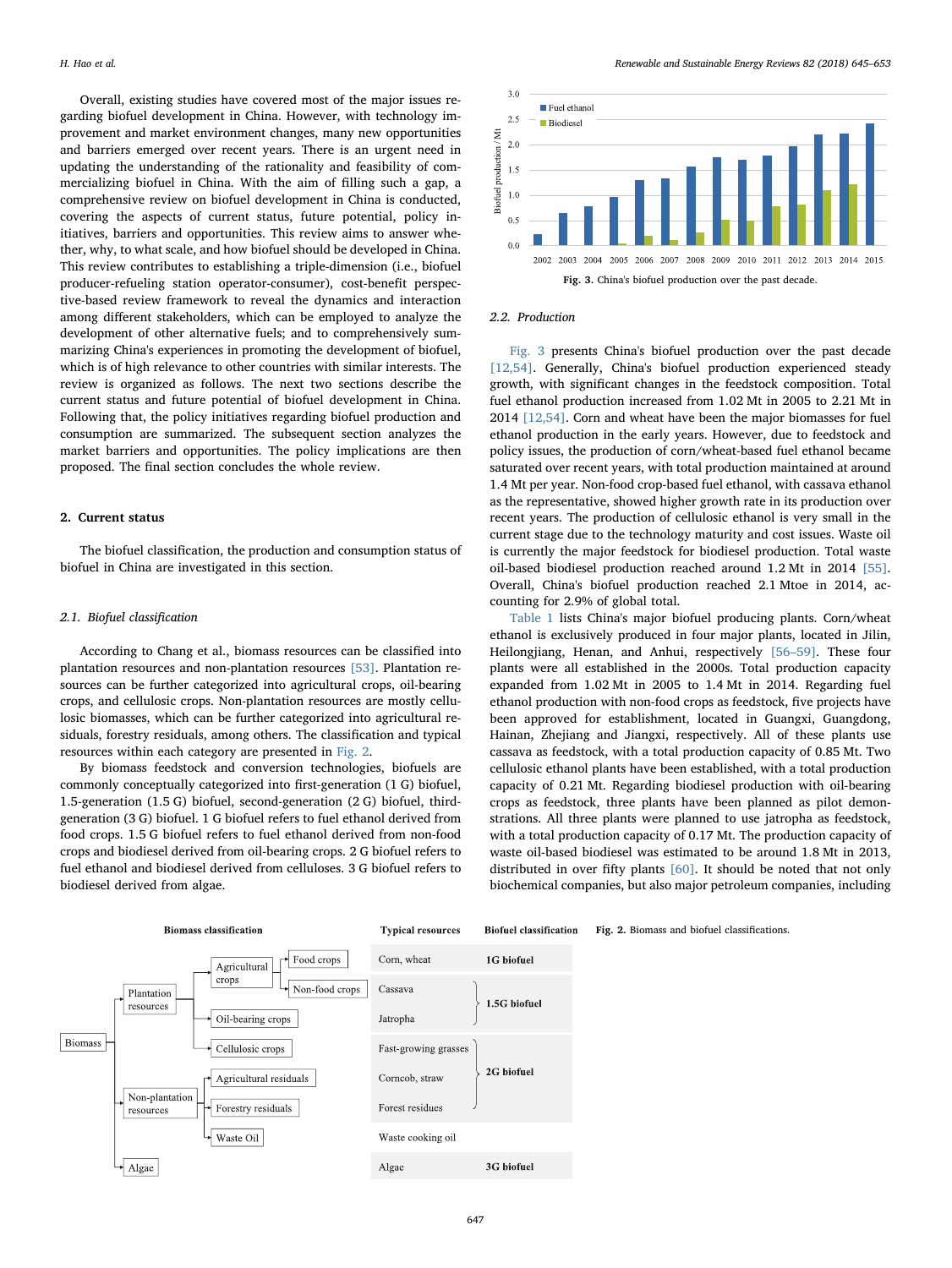#### <span id="page-3-0"></span>Table 1

China's major biofuel producing plants.

| Operator                           | Location               | <b>Feedstock biomass</b> | Product   | Capacityt/year |
|------------------------------------|------------------------|--------------------------|-----------|----------------|
| CNPC, Jilin Grain Group LLC, COFCO | Jilin, Jilin           | Corn                     | Ethanol   | 500,000        |
| COFCO                              | Zhaodong, Heilongjiang | Corn                     | Ethanol   | 280,000        |
| Tianguan Group, Sinopec            | Nanyang, Henan         | Wheat, corn              | Ethanol   | 300,000        |
| COFCO, Sinopec                     | Bengbu, Anhui          | Corn                     | Ethanol   | 320,000        |
| COFCO                              | Beihai, Guangxi        | Cassava                  | Ethanol   | 200,000        |
| <b>SDIC</b>                        | Zhanjiang, Guangdong   | Cassava                  | Ethanol   | 150,000        |
| Hainan Yedao Group LLC, Sinopec    | Yedao, Hainan          | Cassava                  | Ethanol   | 100,000        |
| CNPC, Holley Group                 | Zhoushan, Zhejiang     | Cassava                  | Ethanol   | 300,000        |
| Sinopec, Yufan LLC                 | Dongxiang, Jiangxi     | Cassava                  | Ethanol   | 100,000        |
| <b>CNOOC</b>                       | Dongfang, Hainan       | Jatropha                 | Biodiesel | 60,000         |
| <b>CNPC</b>                        | Nanchong, Sichuan      | Jatropha                 | Biodiesel | 60,000         |
| Sinopec                            | Guizhou                | Jatropha                 | Biodiesel | 50,000         |
| Longlive LLC                       | Shandong               | Corncob                  | Ethanol   | 60,000         |
| Tianguan Group                     | Nanyang, Henan         | Straw                    | Ethanol   | 150,000        |

China National Petroleum Corporation (CNPC), China Petroleum & Chemical Corporation (Sinopec), and China National Offshore Oil Corporation (CNOOC), are all engaged in promoting biofuel commercialization.

# 2.3. Consumption

Fuel ethanol is normally used in the form of E10, a blend consisting of 10% fuel ethanol and 90% gasoline. E10 fuel is currently available in China's six provinces (Heilongjiang, Jilin, Liaoning, Henan, Anhui, and Guangxi) and 27 cities in other four provinces (Jiangsu, Shandong, Hubei, and Hebei). Biodiesel is mainly used in the form of B5, a blend consisting of 5% biodiesel and 95% diesel. The use of B5 fuel has been demonstrated in Hainan province. Besides, the waste oil-based biodiesel is normally consumed locally by blended into conventional diesel with low ratio.

All in all, there is a great market potential for biofuel industry in China. Accordingly, the discussion on the potential of biofuel supply in China is of vital importance for planning China's biofuel industry. Therefore, the future potential of biofuel in China has been investigated in [Section 3](#page-3-1).

# <span id="page-3-1"></span>3. Future potential

This section mainly focuses on the future potential of biofuel in China, including the plantation resource-based biofuel and non-plantation resource-based biofuel.

# 3.1. Plantation resource-based biofuel

[Table 2](#page-3-2) summarizes the existing estimations of biofuel potentials in China. The production of plantation resource-based biofuel is mainly constrained by land resource. [Fig. 4](#page-3-3) presents the breakdown of China's land resources by utilizations. Cultivated land, forestland, and unused

<span id="page-3-2"></span>

| Table 2                                     |  |  |  |
|---------------------------------------------|--|--|--|
| Estimations of biofuel potentials in China. |  |  |  |

<span id="page-3-3"></span>

land can be partially utilized as land for planting energy crops. Generally, the land resources available for planting energy crops were estimated to range between 83 million ha and 203 million ha [\[53\]](#page-8-19), accounting for 8.3–21.1% of China's total land resources. The conversion rate of planting different energy crops, measured in GJ (gigajoule) biofuel output with unit land resource input, can be quite different, as [Fig. 5](#page-4-0) illustrates. With average conversion rates assumed, the total potential for plantation resource-based biofuel production in China was estimated to be 17.3 EJ per year [\[53\].](#page-8-19)

### 3.2. Non-plantation resource-based biofuel

The production of non-plantation resource-based biofuel is mainly constrained by the amount of residual resources. Limited by economical feasibility, as well as the competition from other residual resource utilizations, the actual amount of residual resources that can be utilized to produce biofuel is far lower than the theoretical total resource volume. It was estimated that the amount of agricultural and forestry

| <b>Evaluation target</b>  | Potential                                                                                  | Source                |
|---------------------------|--------------------------------------------------------------------------------------------|-----------------------|
| Non-food biofuel          | Fuel ethanol: 64 Mt in 2015, 118 Mt in 2030Biodiesel: 12 Mt in 2015, 34 Mt in 2030         | Chen et al. (2016)    |
| Biofuel                   | Biofuel: 45 Mtoe to 120 Mtoe in 2050                                                       | Zhao et al. (2015)    |
| Agricultural residue      | Agricultural residue: 931 Mt in 2015 Fuel ethanol: 44 Mt in 2015 Biodiesel: 131 Mt in 2015 | $J_i(2015)$           |
| Agricultural residue      | Crop residue: 750 Mt in 2008 (88% field residue and 12% process residue)                   | Wang et al. (2013)    |
| Spartina alterniflora     | Biomass: 2.53 MtBioenergy: 39 PJ                                                           | Lu and Zhang $(2013)$ |
| Waste oil-based biodiesel | Biodiesel: 12 Mt in 2010Biokerosene: 6.52 Mt in 2010 (with 3 Mt co-product biodiesel)      | Liang et al. $(2013)$ |
| Biofuel                   | Biofuel: 32.4 Mtoe to 79.7 Mtoe in 2050                                                    | Chang et al. (2012b)  |
| Unused land               | Fuel ethanol: 22 Mt in 2020                                                                | Tian et al. (2009)    |
| Waste nitrogen            | Biofuel: 16.4 EJ in 2008                                                                   | Gu et al. (2011)      |
| Grassland biomass         | Biofuel: 6.4 EJ in 2002                                                                    | Zhou et al. (2009)    |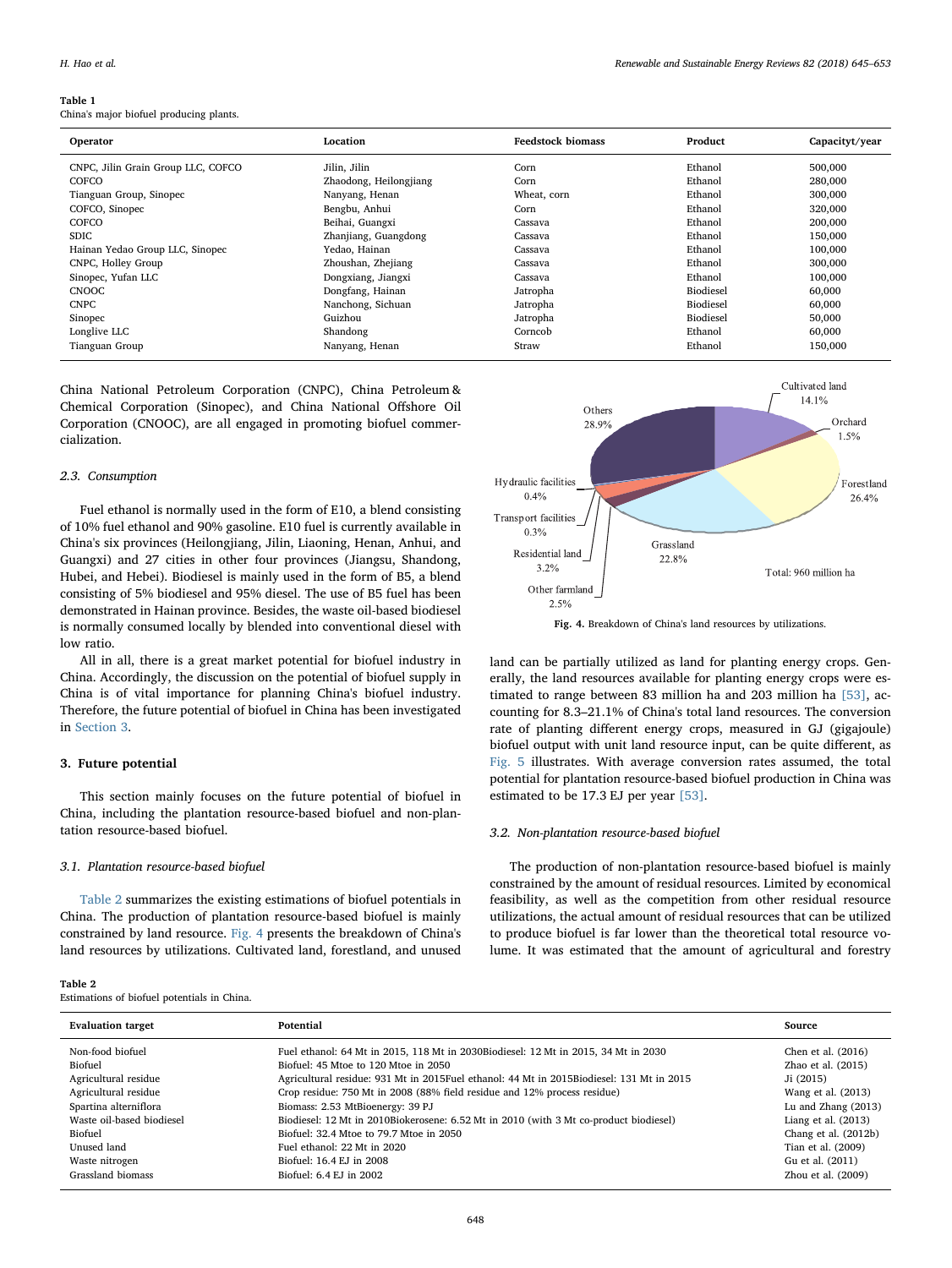<span id="page-4-0"></span>

Fig. 5. Conversion rates of plating different energy crops.

residual resources available for biofuel production will be 209 Mt to 446 Mt in 2050. Besides, there is an estimated volume of 3.4 Mt waste oil available for biofuel production [\[53\]](#page-8-19). With the improvement of residual resource utilization technology and efficiency, the estimation for the amount of residual resources available for biofuel production can be more optimistic in the future.

With both plantation resource-based biofuel and non-plantation resource-based biofuel taken into consideration, the total potential for biofuel production in China is about 32.4 Mtoe to 79.7 Mtoe in 2050 [\[53\]](#page-8-19). With regard of China's current 250 Mt gasoline and diesel consumptions per year, the development of biofuel can have substantial impact on China's energy system.

It is apparent that biofuel industry in China for the transport section has a great potential and bright future, and some policy initiatives have also been drafted and implemented for stimulating the consumption of biofuel and enlarging the market share.

#### 4. Policy initiatives

The demonstration programs, financial incentives, and national standards for promoting the development of biofuel in transport section have been summarized in this section.

#### 4.1. Demonstration

The guidance documents on fuel ethanol development in China are summarized in [Table 3](#page-5-0) [\[14,61](#page-7-11)–66]. China proposed the target of using fuel ethanol for 1.05 Mt per year during China's tenth five-year planning period (2001–2005). To achieve this target, the government initiated a nation-wide fuel ethanol demonstration program. The demonstration program started in 2002, with two fuel ethanol producers (Tianguan Group LLC, Jinyu Group LLC) providing fuel ethanol to five cities in two provinces (Henan, Heilongjiang) [\[62\].](#page-8-23) In 2004, the demonstration program was expanded to cover two more fuel ethanol producers (Jilin fuel ethanol LLC, Fengyuan LLC) and three more demonstration provinces (Jilin, Liaoning, Anhui) [\[63\].](#page-8-24) As part of the demonstration guidance document, the price for ethanol gasoline was specified to be the same with pure gasoline with the same grade. Besides, the trade price between fuel ethanol producers and petroleum companies was specified to be the price of 90# gasoline multiplied by a coefficient of 0.9111.

With the expansion of the demonstration program, the consumption of feedstock corn increased significantly, from 12.5 Mt in 2001 to 23.0 Mt in 2005, with an annual growth rate of 16.5%. At the same time, driven by the potential profit from fuel ethanol production, many local governments and companies showed high passion on initiating new fuel ethanol projects. The new capacities under consideration were estimated to be over 10 Mt in 2006. To avoid the risk of excessive corn

consumption and the resulting threat to domestic food security, the government halted the establishment of new fuel ethanol projects, and restricted the expansion of existing fuel ethanol projects. A series of guidance documents were released to enforce the restrictions [\[64](#page-8-25)–66]. Since then, the development of food crop-based fuel ethanol has been almost halted. Instead, the government prioritized the development of non-food crop-based biofuels. In 2008, the Guangxi fuel ethanol project, with cassava as feedstock, was established. Accordingly, the use of E10 started to be demonstrated in Guangxi province. Regarding biodiesel, the demonstration is limited to specific regions, as summarized in [Table 4](#page-5-1) [\[67](#page-8-26)–69]. In 2010, Hainan province started the demonstration of B5 use. The biodiesel is provided by CNOOC, with jatropha as feedstock.

## 4.2. Financial incentives

A series of documents regarding the financial incentives for fuel ethanol production were released, as summarized in [Table 5](#page-6-0) [\[70](#page-8-27)–78]. In terms of the taxation policy, the early documents specified that the excise tax for fuel ethanol production is exempted, and the Value Added Tax (VAT) for fuel ethanol production is reimbursed [\[71\]](#page-8-28). However, with the change of the government's attitude towards fuel ethanol development, the tax incentive for food crop-based fuel ethanol production gradually phased out [\[74\]](#page-8-29). Specifically, the VAT for food cropbased fuel ethanol production was reimbursed by 80% in 2011; 60% in 2012; 40% in 2013; 20% in 2014; and no reimbursement from 2015 on. The excise tax for food crop-based fuel ethanol production was 1% in 2011; 2% in 2012; 3% in 2013; 4% in 2014; and 5% from 2015 on. Despite this, the tax incentive for non-food crop-based fuel ethanol was retained. Regarding biodiesel, the excise tax for waste oil-based biodiesel production is exempted [\[68\].](#page-8-30) Besides, the Biodiesel Industrial Development Policy released in 2014 specified that China should launch dedicated price, taxation, finance and investment incentives to promote biodiesel development [\[69\].](#page-8-31)

In terms of the subsidy policy, the subsidy scheme for fuel ethanol production experienced frequent changes. From 2001 to 2004, subsidy was determined according to the 'reasonable profit' principle [\[62\]](#page-8-23). From 2005 to 2008, subsidy became fixed, which was ¥1883/t, ¥1628/ t, ¥1373/t and ¥1373/t, respectively [\[63\].](#page-8-24) From 2009 to 2011, a socalled 'elastic loss subsidy mechanism' was established [\[72,73\]](#page-8-32). As a result, the subsidy was ¥2055/t, ¥1659/t, and ¥1276/t from 2009 to 2011, respectively. In 2012, subsidy became fixed again, which was ¥500/t for food crop-based fuel ethanol and ¥750/t for non-food cropbased fuel ethanol [\[75\]](#page-8-33). From 2013 to 2016, the subsidy for food cropbased fuel ethanol gradually phased out, from ¥300/t to no subsidy [\[76\]](#page-8-34). Despite this, the subsidy for non-food crop-based fuel ethanol production was retained.

#### 4.3. National standards

National standards are very important pillars for biofuel development. Since 2001, China has established four essential national standards regarding biofuel production and use, as summarized in [Table 6](#page-6-1). They are the Denatured Fuel Ethanol (GB 18350) and Ethanol Gasoline for Motor Vehicles (E10) (GB 18351) established in 2001 [\[79,80\]](#page-8-35), Biodiesel Blend Stock (BD100) for Diesel Engine Fuels (GBT 20828) established in 2007 [\[81\]](#page-8-36), and Biodiesel Fuel Blend (B5) (GBT 25199) established in 2010 [\[82\].](#page-8-37) With technology improvement and market development, these standards have been frequently updated over recent years. Besides, intensive researches have been conducted to test the feasibility of utilizing biofuel in the transport sector [83–[86\]](#page-8-38).

Above all, both China's central and local governments have put great efforts in promoting biofuel commercialization. The changes of financial incentives reflect the changes of the government's attitude towards biofuel development. The overall trend is a phasing out of financial incentives, and a shift of emphasis from food crop-based biofuel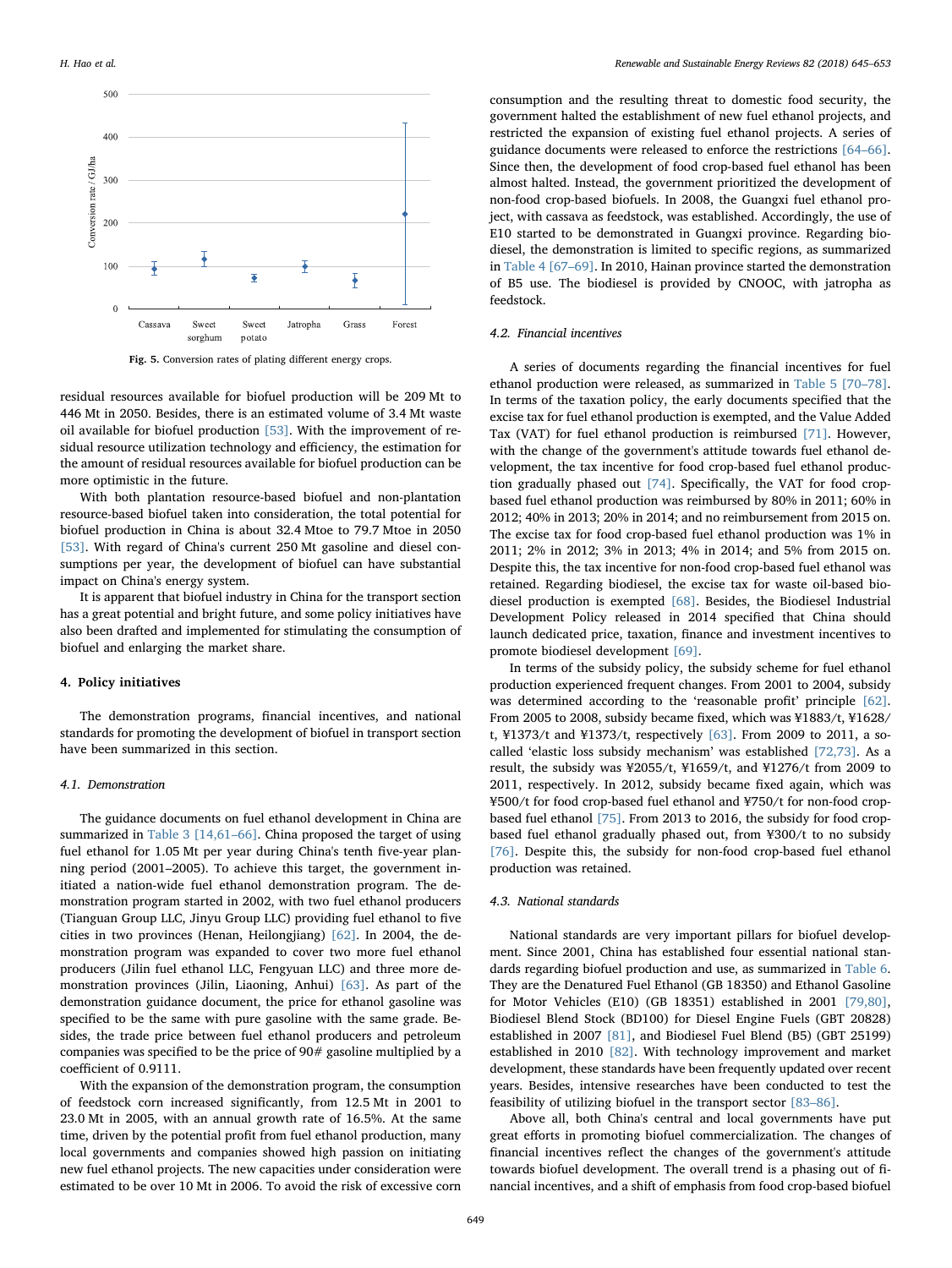#### <span id="page-5-0"></span>Table 3

Guidance documents on fuel ethanol development in China.

| Year | Policy document                                                                                                                          | <b>Major</b> contents                                                                                                                                                                                                                                                                       |
|------|------------------------------------------------------------------------------------------------------------------------------------------|---------------------------------------------------------------------------------------------------------------------------------------------------------------------------------------------------------------------------------------------------------------------------------------------|
| 2002 | Dedicated plan on the development of fuel ethanol and ethanol gasoline<br>during the tenth five-year planning period                     | The scale of fuel ethanol use is planned to reach 1.02 Mt during the tenth five-year planning<br>period                                                                                                                                                                                     |
| 2002 | Planning on the pilot demonstration of ethanol gasoline use                                                                              | The pilot cities are Zhengzhou, Luoyang, Nanyang in Henan province, and Harbin,<br>Zhaodong in Heilongjiang province                                                                                                                                                                        |
|      |                                                                                                                                          | The fuel ethanol for the demonstration in Henan province is provided by Tianguan Group<br>LLC; the fuel ethanol for the demonstration in Heilongjiang province is provided by Jinyu<br>Group LLC                                                                                            |
|      |                                                                                                                                          | The retail price of ethanol gasoline is the same with pure gasoline with the same grade                                                                                                                                                                                                     |
| 2004 | Planning on expanding the demonstration of ethanol gasoline use                                                                          | The pilot regions were expanded to cover five provinces (Heilongjiang, Jilin, Liaoning,<br>Henan, Anhui) and 27 cities in other four provinces (Jiangsu, Shandong, Hubei, and Hebei)                                                                                                        |
|      |                                                                                                                                          | Jilin fuel ethanol LLC, with the 300,000 t fuel ethanol capacity co-established by CNPC, will<br>be responsible for providing fuel ethanol to Jilin and Liaoning; Huarun ethanol LLC, with the<br>100,000 t fuel ethanol capacity, will be responsible for providing fuel ethanol to        |
|      |                                                                                                                                          | Heilongjiang; Tianguan group LLC, with the 300,000 t fuel ethanol capacity co-established by<br>Sinopec, will be responsible for providing fuel ethanol to Henan, Hubei and Hebei; Fengyuan<br>LLC, with the 320,000 t fuel ethanol capacity co-established by Sinopec, will be responsible |
|      |                                                                                                                                          | for providing fuel ethanol to Anhui, Shandong, Hebei and Jiangsu                                                                                                                                                                                                                            |
|      |                                                                                                                                          | $\blacklozenge$ The trade price between fuel ethanol producers and petroleum companies is specified to be<br>the price of $90#$ gasoline multiplied by a coefficient of 0.9111                                                                                                              |
|      |                                                                                                                                          | The retail price of ethanol gasoline is the same with pure gasoline with the same grade (same<br>with previous document)                                                                                                                                                                    |
| 2006 | Urgent notification on strengthening the management of corn processing                                                                   | No new corn-based fuel ethanol projects will be approved                                                                                                                                                                                                                                    |
|      | projects                                                                                                                                 | All existing corn-based fuel ethanol projects should be thoroughly examined regarding their<br>land use, environmental impacts and financial conditions                                                                                                                                     |
| 2006 | Notification on strengthening the management of fuel ethanol projects,<br>and promoting the healthy development of fuel ethanol industry | $\blacklozenge$ Non-food crops are prioritized as the feedstock for fuel ethanol, with tuber crops, sugar<br>sorghum, and cellulosic crops as focuses                                                                                                                                       |
|      |                                                                                                                                          | The establishment and expansion of fuel ethanol capacities are strictly controlled                                                                                                                                                                                                          |
| 2007 | Notification on promoting the healthy development of corn deep<br>processing industry                                                    | The amount of corn used for deep processing should be controlled below 26% of total corn<br>consumption                                                                                                                                                                                     |
| 2007 | Mid-long term planning on the development of renewable energy                                                                            | By 2010, non-food crop-based fuel ethanol consumption will reach 2 Mt; biodiesel<br>consumption will reach 0.2 Mt                                                                                                                                                                           |
|      |                                                                                                                                          | By 2020, fuel ethanol consumption will reach 10 Mt; biodiesel consumption will reach 2 Mt                                                                                                                                                                                                   |

<span id="page-5-1"></span>Table 4

Guidance documents on biodiesel development in China.

| Year | Policy document                                                                      | <b>Major contents</b>                                                                                                                                                                       |
|------|--------------------------------------------------------------------------------------|---------------------------------------------------------------------------------------------------------------------------------------------------------------------------------------------|
| 2009 | Working plan on promoting the use of biodiesel in<br>Hainan province                 | From 2010, B5 fuel is promoted in Hainan province in the closed-operation mode. Namely, all refueling<br>stations are mandated to provide B5 fuel. The sales of pure diesel are prohibited. |
| 2010 | Notification on exempting the excise tax on waste oil-<br>based biodiesel production | ◆ The excise tax for waste oil-based biodiesel production is exempted                                                                                                                       |
| 2014 | Biodiesel industrial development policy                                              | • China should launch dedicated price, taxation, financial, investment incentives to promote biodiesel<br>development                                                                       |

to non-food crop-based biofuel. National Development and Reform Commission (NDRC) projected that the consumptions of non-food cropbased fuel ethanol and biodiesel will reach 2 Mt and 0.2 Mt by 2010 [\[14\]](#page-7-11). However, the actual biofuel consumption is far lower than projected.

# 5. Barriers and opportunities

Although China's administrations/decision-makers have taken various policies and measures for promoting the development of biofuel industry in a sustainable, harmonious and healthy way, China's biofuel industry faces not only opportunities, but also a quantity of barriers and challenges.

# 5.1. Fuel ethanol

Although China's fuel ethanol production experienced steady growth over the past decade, the actual scale is far lower than previously expected. This can be mostly attributed to the fact that the profit of producing fuel ethanol is not stable. First, the production cost increased significantly over recent years. The production cost of fuel ethanol consists of feedstock cost, facility depreciation cost, operation cost, labor cost, etc.

Among all the costs, feedstock cost normally accounts for over 80% of the total cost [\[87\]](#page-8-39). At the initial stage of fuel ethanol production, the feedstock was aged corn with a quite low price. However, with the depletion of aged corn, the corn ethanol producers had to use normal corn as feedstock. [Fig. 6](#page-6-2) presents the warehouse-gate corn prices in China's three major cornproducing provinces, whose corn production accounted for over one third of national production in 2015 [\[88\]](#page-8-40). It can be found that corn price has been more than doubled over the past decade. The corn prices in other regions of China generally exhibited similar trends. Regarding cassava, the increasing demand for cassava as fuel ethanol feedstock broke the original supply-demand balance, and boomed its price to significantly higher levels. The cassava price in Guangxi province increased from around ¥400/t before being used as fuel ethanol feedstock, to around ¥800/t at the highest price point. Second, only with subsidy and tax exemption considered, there can be a rational level of profit for the fuel ethanol producers. As the subsidy for corn ethanol producers gradually phased out over recent years, the profit of producing corn ethanol became lower or even negative. Third, the price of fuel ethanol is regulated to be the gasoline price multiplied by a coefficient of 0.9111. With the decrease of gasoline price over the past few years, the price of fuel ethanol also decreased, which further reduced the profit of producing fuel ethanol.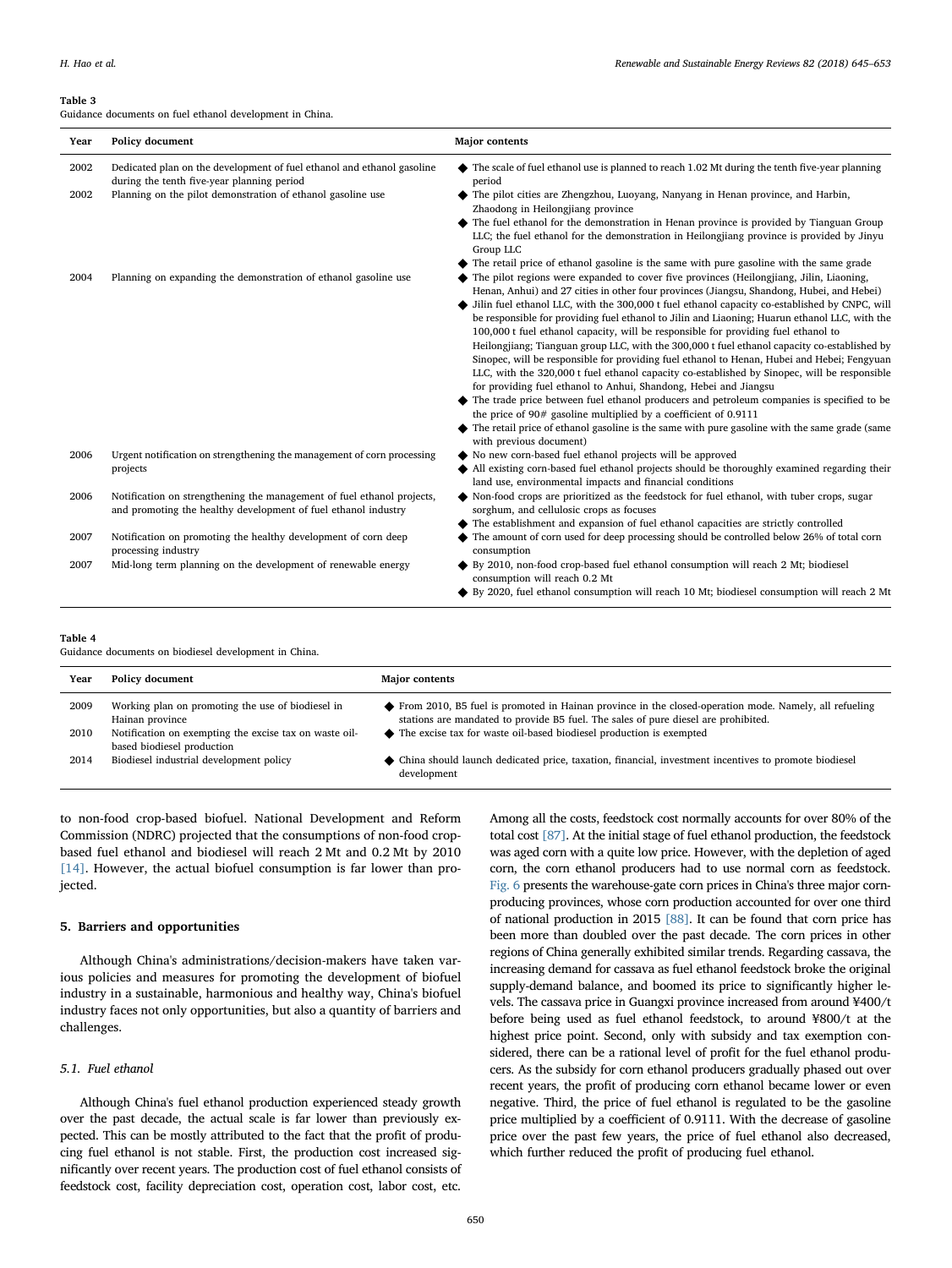#### <span id="page-6-0"></span>Table 5

Financial incentives for fuel ethanol production in China.

| Year | Policy document                                                                     | <b>Major</b> contents                                                                                                                                                                                                                                                                                                                                                            |
|------|-------------------------------------------------------------------------------------|----------------------------------------------------------------------------------------------------------------------------------------------------------------------------------------------------------------------------------------------------------------------------------------------------------------------------------------------------------------------------------|
| 2002 | Planning on the pilot demonstration of ethanol gasoline                             | The excise tax for fuel ethanol production is exempted                                                                                                                                                                                                                                                                                                                           |
|      | use                                                                                 | The VAT for fuel ethanol production is reimbursed                                                                                                                                                                                                                                                                                                                                |
|      |                                                                                     | The aged crops used for fuel ethanol production are qualified for subsidies                                                                                                                                                                                                                                                                                                      |
|      |                                                                                     | Additional subsidies are granted to fuel ethanol producers to guarantee reasonable profit                                                                                                                                                                                                                                                                                        |
| 2004 | Planning on expanding the demonstration of ethanol                                  | The excise tax for fuel ethanol production is exempted (same with previous document)                                                                                                                                                                                                                                                                                             |
|      | gasoline use                                                                        | The VAT for fuel ethanol production is reimbursed (same with previous document)                                                                                                                                                                                                                                                                                                  |
|      |                                                                                     | The aged crops used for fuel ethanol production are qualified for subsidies (same with previous document)                                                                                                                                                                                                                                                                        |
|      |                                                                                     | The subsidy for fuel ethanol producers is determined with fixed quotas, rather than with reasonable profit<br>criteria                                                                                                                                                                                                                                                           |
| 2005 | Notification on the subsidy policy for fuel ethanol                                 | $\blacklozenge$ The subsidy intensity for fuel ethanol production is specified to be ¥1883/t, ¥1628/t, ¥1373/t and ¥1373/t<br>from 2005 to 2008                                                                                                                                                                                                                                  |
| 2005 | Notification on the taxation policy for fuel ethanol                                | The excise tax for fuel ethanol production is exempted (same with previous document)                                                                                                                                                                                                                                                                                             |
|      | producers                                                                           | The VAT for fuel ethanol production is reimbursed (same with previous document)                                                                                                                                                                                                                                                                                                  |
| 2006 | Notification on the financial incentives for bio-energy                             | The elastic loss subsidy mechanism was established to determine the subsidy for fuel ethanol producers.                                                                                                                                                                                                                                                                          |
|      | and biochemical industries                                                          | Namely, when fuel ethanol production is profitable, no subsidy is available; at the same time, the fuel<br>ethanol producers should establish risk funds with the profit; when fuel ethanol production is facing losses,<br>the risk funds will be firstly used to cover the losses; If production losses last for a long time, subsidy from<br>the government will be available |
|      |                                                                                     | Taxation incentive will be established to promote the development of bio-energy and biochemical industries                                                                                                                                                                                                                                                                       |
| 2007 | Finance management regulations on the elastic subsidy                               | Detailing of the subsidy mechanism established by the previous guidance document                                                                                                                                                                                                                                                                                                 |
|      | for fuel ethanol                                                                    | Based on the subsidy mechanism, the subsidy intensity for fuel ethanol production was $\frac{1}{2}$ (55/t, $\frac{1}{2}$ 1659/t,<br>and ¥1276/t from 2009 to 2011                                                                                                                                                                                                                |
| 2011 | Notification on adjusting the taxation policy for fuel<br>ethanol producers         | $\blacklozenge$ The VAT for food crop-based fuel ethanol production will be reimbursed by 80% in 2011; 60% in 2012;<br>40% in 2013; 20% in 2014. The VAT reimbursement policy for food crop-based fuel ethanol production<br>will be cancelled from 2015                                                                                                                         |
|      |                                                                                     | The excise tax for food crop-based fuel ethanol production will be 1% in 2011; 2% in 2012; 3% in 2013; 4%<br>in 2014 and 5% from 2015 on                                                                                                                                                                                                                                         |
| 2012 | Notification on adjusting the subsidy policy for fuel                               | The subsidy intensity for food crop-based fuel ethanol production is ¥500/t                                                                                                                                                                                                                                                                                                      |
|      | ethanol production                                                                  | The subsidy intensity for non-food crop-based fuel ethanol production is ¥750/t                                                                                                                                                                                                                                                                                                  |
| 2014 | Notification on further adjusting the subsidy policy for<br>fuel ethanol production | The subsidy intensity for food crop-based fuel ethanol production is specified to be $\text{\textsterling}300/t$ , $\text{\texttt{\textless}}200/t$ , and<br>¥100/t from 2013 to 2015                                                                                                                                                                                            |
|      |                                                                                     | The subsidy for food crop-based fuel ethanol production will be cancelled from 2016                                                                                                                                                                                                                                                                                              |
| 2014 | Notification on the subsidy quotas for fuel ethanol<br>producers                    | The subsidy intensity for cellulosic ethanol production is ¥800/t                                                                                                                                                                                                                                                                                                                |
| 2014 | Notification on the taxation policy for non-food crop-                              | The excise tax for non-food crop-based fuel ethanol production is exempted                                                                                                                                                                                                                                                                                                       |
|      | based fuel ethanol production                                                       | The VAT for non-food crop-based fuel ethanol production is reimbursed                                                                                                                                                                                                                                                                                                            |

<span id="page-6-1"></span>Table 6

National standards on biofuel production and use.

| Year                    | National standards                              |
|-------------------------|-------------------------------------------------|
| 2001, 2013              | Denatured fuel ethanol (GB 18350)               |
| 2001, 2004, 2010, 2013, | Ethanol gasoline for motor vehicles (E10) (GB   |
| 2015                    | 18351)                                          |
| 2007, 2014, 2015        | Biodiesel blend stock (BD100) for diesel engine |
|                         | fuels (GBT 20828)                               |
| 2010, 2014, 2015        | Biodiesel fuel blend (B5) (GBT 25199)           |
|                         |                                                 |

<span id="page-6-2"></span>

Fig. 6. Warehouse-gate corn prices in China's three major corn-producing provinces.

# 5.2. Biodiesel

The production capacity of waste oil-based biodiesel has been increasing rapidly over the past years. However, the capacity utilization rate remained at a very low level, around 30–50%. The major reasons behind this phenomenon are the lacks of market demand and feedstock supply. From the market demand side, as there are no mandatory regulations on biodiesel use, it is not necessary for the oil companies and retailers to blend biodiesel into conventional diesel. Although regional regulations regarding biodiesel blend were released [\[67\],](#page-8-26) the implementation is not satisfying. Besides, most of the waste oil-based biodiesel producers are small companies, who can not get the back from the major oil companies. Thus the oil companies do not have enough motivation to engage in promoting biodiesel use, which reduces their profit of selling conventional diesel. From the feedstock supply side, waste oil has quite a few alternative utilizations, among which being recycled as cooking oil is the most common one. It was estimated that in the 3–4 Mt waste oil generated per year, around 2 Mt was recycled as cooking oil [\[89\]](#page-8-41). Although the government has strictly forbidden the use of waste oil as cooking oil, this illegal use still exists commonly because of the high profit. The purchase price the biodiesel companies can offer for waste oil is much lower than the purchase price the cooking oil producers can offer. Especially, with the collapse of international oil price over recent years, the affordable purchase price of waste oil from the biodiesel producers became even lower, which has intensified the lack of feedstock supply.

Regarding biodiesel production with oil-bearding crops as feedstock, among the three planned pilot demonstration projects, only the Hainan demonstration program was actually established. However, due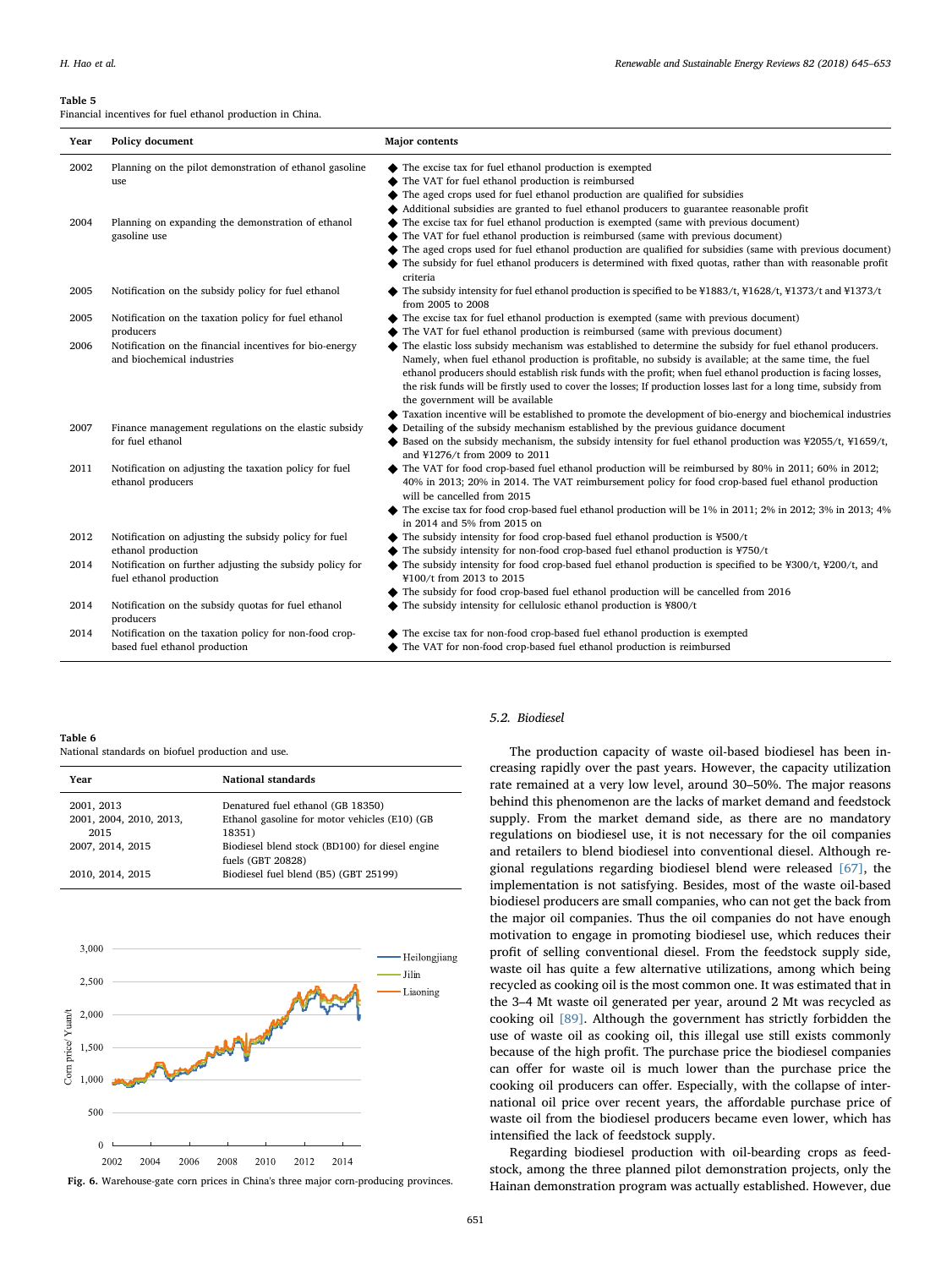to feedstock cost and market demand issues, the production was halted. Currently, the production facility has been modified to produce waste oil-based biodiesel.

### 6. Policy implications

Based on the analysis of the current status, future potential, policy initiatives, barriers, and opportunities of biofuel industry in China, the following suggestions are proposed, with the aim of accelerating this process, they are:

- (1) Optimizing the development pathway of biofuel: plantation resource-based biofuels depend on the input of land resource, which necessarily affects food production and supply. The energy and environmental impacts of these biofuels are still not fully justified. Thus, the government should be cautious about developing plantation resource-based biofuels. On the other hand, non-plantation resource-based biofuels offer the benefits of low resource input and positive environmental impacts, and thus should be developed with confidence. Although the current market competiveness of nonplantation resource-based biofuels is relatively lower, this can be gradually improved through technology innovation and production optimization.
- (2) Establishing complete regulation and policy system: China should implement mandatory regulations on biofuel use. Without mandatory regulations, the relative stakeholders, especially the conventional oil companies, do not have enough motivations to engage in biofuel development. The EU regulation, which requires 10% share of renewable energy in the transport sector [\[90\]](#page-8-42), and the U.S. regulations, which had similar requirements [\[91,92\],](#page-8-43) can be the references for China's policy makers. This kind of regulation also helps the policy makers to better control the total scale of biofuel consumption.
- (3) Building an open and free market: the trade price of fuel ethanol between the fuel ethanol producers and the oil companies should be market-based, rather than set by the government. The fuel ethanol price, which was set by the government to be 0.9111 times the gasoline price, is the essential factor that leads to the loss of the fuel ethanol producers. With the government releasing the pricing right, the fuel ethanol price is expected to increase accordingly, which benefits the fuel ethanol producers.
- (4) Improving the legal utilization efficiency of waste oil for biofuel: the illegal utilization of waste oil should be more strictly prohibited. With more than half of waste oil illegally recycled as cooking oil, the amount of waste oil available for biodiesel production is far from meeting the demand. Restricting the illegal utilization of waste oil can help to increase the feedstock supply, as well as bring down the price, which benefits the biodiesel producers.
- (5) Subsidy policies: under current technology status, without financial incentives, biofuel is less market-competitive than conventional petroleum products. Although existing financial incentives have already posed quite positive impacts on biofuel commercialization, they can be further optimized. For example, with the current VAT reimbursement policy, VAT has to be paid in the current year and reimbursed in the next year, which makes the biodiesel producers suffer great cash flow pressures. This can be improved by shifting from the current VAT reimbursement policy to a more favorable VAT exemption policy.

# 7. Conclusions

In this review, the current status and future potential of biofuel development in China are analyzed. It is found that although the current scale of biofuel commercialization is limited by multiple technology and market barriers, the future potential is solid. Based on the discussions of market barriers and opportunities, it is recommended

that biofuel development in China should be further promoted by setting mandatory regulations on biofuel use, shifting fuel ethanol pricing from administration-based to market-based, restricting the illegal use of waste oil, optimizing the financial incentive framework, and improving biofuel production technology.

#### Acknowledgements

This study is sponsored by the National Natural Science Foundation of China (71403142, 71774100, 71690241), State Key Laboratory of Automotive Safety and Energy (ZZ2016-024), Young Elite Scientists Sponsorship Program by CAST (YESS20160140), China Automotive Energy Research Center of Tsinghua University (CAERC), Beijing Natural Science Foundation (9162008).

# References

- <span id="page-7-0"></span>[1] [Technology Roadmap IEA. Fuel economy of road vehicles. Paris: International](http://refhub.elsevier.com/S1364-0321(17)31306-0/sbref1) [Energy Agency; 2012.](http://refhub.elsevier.com/S1364-0321(17)31306-0/sbref1)
- <span id="page-7-1"></span>[2] [CO2 IEA. \[2015\]. Emissions from fuel combustion. edition Paris: International](http://refhub.elsevier.com/S1364-0321(17)31306-0/sbref2) [Energy Agency; 2015.](http://refhub.elsevier.com/S1364-0321(17)31306-0/sbref2)
- <span id="page-7-2"></span>[3] [Hao H, Wang H, Yi R. Hybrid modeling of China's vehicle ownership and projection](http://refhub.elsevier.com/S1364-0321(17)31306-0/sbref3) [through 2050. Energy 2011;36:1351](http://refhub.elsevier.com/S1364-0321(17)31306-0/sbref3)–61.
- <span id="page-7-3"></span>[4] [CAAM. China automotive industry yearbook 2000](http://refhub.elsevier.com/S1364-0321(17)31306-0/sbref4)−2014. Beijing: China [Association of Automobile Manufacturers; 2015.](http://refhub.elsevier.com/S1364-0321(17)31306-0/sbref4)
- <span id="page-7-4"></span>[5] China Statistical NBS. Yearbook 2000–[2014. Beijing: National Bureau of Statistics;](http://refhub.elsevier.com/S1364-0321(17)31306-0/sbref5) [2015.](http://refhub.elsevier.com/S1364-0321(17)31306-0/sbref5)
- <span id="page-7-5"></span>[6] [Hao H, Liu Z, Zhao F, Li W, Hang W. Scenario analysis of energy consumption and](http://refhub.elsevier.com/S1364-0321(17)31306-0/sbref6) [greenhouse gas emissions from China's passenger vehicles. Energy 2015;91:151](http://refhub.elsevier.com/S1364-0321(17)31306-0/sbref6)–9. [7] [Hao H, Geng Y, Li W, Guo B. Energy consumption and GHG emissions from China's](http://refhub.elsevier.com/S1364-0321(17)31306-0/sbref7)
- <span id="page-7-6"></span>[freight transport sector: scenarios through 2050. Energy Policy 2015;85:94](http://refhub.elsevier.com/S1364-0321(17)31306-0/sbref7)–101.
- <span id="page-7-7"></span>[8] [Lu L, Zhou J. A review of environmental assessments on liquid biofuels in China.](http://refhub.elsevier.com/S1364-0321(17)31306-0/sbref8) [Energy Procedia 2014;61:2105](http://refhub.elsevier.com/S1364-0321(17)31306-0/sbref8)–8.
- <span id="page-7-8"></span>[9] [Hao H, Wang H, Ouyang M. Fuel consumption and life cycle GHG emissions by](http://refhub.elsevier.com/S1364-0321(17)31306-0/sbref9) [China's on-road trucks: future trends through 2050 and evaluation of mitigation](http://refhub.elsevier.com/S1364-0321(17)31306-0/sbref9) [measures. Energy Policy 2012;43:244](http://refhub.elsevier.com/S1364-0321(17)31306-0/sbref9)–51.
- [10] [Hao H, Wang H, Ouyang M. Fuel conservation and GHG \(Greenhouse gas\) emissions](http://refhub.elsevier.com/S1364-0321(17)31306-0/sbref10) [mitigation scenarios for China's passenger vehicle](http://refhub.elsevier.com/S1364-0321(17)31306-0/sbref10) fleet. Energy 2011;36:6520–8.
- <span id="page-7-26"></span><span id="page-7-9"></span>[11] [BP. BP statistical review of WorldEnergy 2015. British Petroleum; 2015.](http://refhub.elsevier.com/S1364-0321(17)31306-0/sbref11) [12] EIA. International Energy Statistics: Renewables; 2015. 〈[http://www.eia.gov/](http://www.eia.gov/cfapps/ipdbproject/IEDIndex3.cfm?Tid=79&pid=79&aid=2)
- [cfapps/ipdbproject/IEDIndex3.cfm?Tid=79&pid=79&aid=2](http://www.eia.gov/cfapps/ipdbproject/IEDIndex3.cfm?Tid=79&pid=79&aid=2)〉, Accessed Oct. [13] [IEA. Technology roadmap: biofuels for transport. Paris: International Energy](http://refhub.elsevier.com/S1364-0321(17)31306-0/sbref12)
- <span id="page-7-10"></span>[Agency; 2011.](http://refhub.elsevier.com/S1364-0321(17)31306-0/sbref12)
- <span id="page-7-11"></span>[14] [NDRC. Mid-long term planning on the development of renewable energy. Natl Dev](http://refhub.elsevier.com/S1364-0321(17)31306-0/sbref13) [Reform Comm 2007.](http://refhub.elsevier.com/S1364-0321(17)31306-0/sbref13)
- <span id="page-7-12"></span>[15] [Ren J, Tan S, Dong L, Mazzi A, Scipioni A, Sovacool BK. Determining the life cycle](http://refhub.elsevier.com/S1364-0321(17)31306-0/sbref14) energy effi[ciency of six biofuel systems in China: a data envelopment analysis.](http://refhub.elsevier.com/S1364-0321(17)31306-0/sbref14) [Bioresour Technol 2014;162:1](http://refhub.elsevier.com/S1364-0321(17)31306-0/sbref14)–7.
- <span id="page-7-13"></span>[16] [Liu Z, Qiu T, Chen B. A study of the LCA based biofuel supply chain multi-objective](http://refhub.elsevier.com/S1364-0321(17)31306-0/sbref15) [optimization model with multi-conversion paths in China. Appl Energy](http://refhub.elsevier.com/S1364-0321(17)31306-0/sbref15) [2014;126:221](http://refhub.elsevier.com/S1364-0321(17)31306-0/sbref15)–34.
- <span id="page-7-14"></span>[17] [Ou X, Zhang X, Chang S, Guo Q. Energy consumption and GHG emissions of six](http://refhub.elsevier.com/S1364-0321(17)31306-0/sbref16) [biofuel pathways by LCA in \(the\) people's Republic of China. Appl Energy](http://refhub.elsevier.com/S1364-0321(17)31306-0/sbref16) [2009;86\(Suppl 1\):S197](http://refhub.elsevier.com/S1364-0321(17)31306-0/sbref16)–208.
- <span id="page-7-15"></span>[18] [Wang Q. Time for commercializing non-food biofuel in China. Renew Sustain](http://refhub.elsevier.com/S1364-0321(17)31306-0/sbref17) [Energy Rev 2011;15:621](http://refhub.elsevier.com/S1364-0321(17)31306-0/sbref17)–9.
- <span id="page-7-16"></span>[19] Koizumi [T. Biofuel and food security in China and Japan. Renew Sustain Energy Rev](http://refhub.elsevier.com/S1364-0321(17)31306-0/sbref18) [2013;21:102](http://refhub.elsevier.com/S1364-0321(17)31306-0/sbref18)–9.
- <span id="page-7-17"></span>[20] [Yang H, Zhou Y, Liu J. Land and water requirements of biofuel and implications for](http://refhub.elsevier.com/S1364-0321(17)31306-0/sbref19) [food supply and the environment in China. Energy Policy 2009;37:1876](http://refhub.elsevier.com/S1364-0321(17)31306-0/sbref19)–85.
- <span id="page-7-18"></span>[21] [Huang J, Yang J, Msangi S, Rozelle S, Weersink A. Global biofuel production and](http://refhub.elsevier.com/S1364-0321(17)31306-0/sbref20) [poverty in China. Appl Energy 2012;98:246](http://refhub.elsevier.com/S1364-0321(17)31306-0/sbref20)–55.
- <span id="page-7-19"></span>[22] [Kang J-S, Kholod T, Downing S. Analysis of Russia's biofuel knowledge base: a](http://refhub.elsevier.com/S1364-0321(17)31306-0/sbref21) [comparison with Germany and China. Energy Policy 2015;85:182](http://refhub.elsevier.com/S1364-0321(17)31306-0/sbref21)–93.
- [23] [Hu M-C, Phillips F. Technological evolution and interdependence in China's](http://refhub.elsevier.com/S1364-0321(17)31306-0/sbref22) [emerging biofuel industry. Technol Forecast Social Change 2011;78:1130](http://refhub.elsevier.com/S1364-0321(17)31306-0/sbref22)–46.
- <span id="page-7-20"></span>[24] [Ren J, Dong L, Sun L, Evan Goodsite M, Dong L, Luo X, et al.](http://refhub.elsevier.com/S1364-0321(17)31306-0/sbref23) "Supply push" or "demand pull?"[: strategic recommendations for the responsible development of](http://refhub.elsevier.com/S1364-0321(17)31306-0/sbref23) [biofuel in China. Renew Sustain Energy Rev 2015;52:382](http://refhub.elsevier.com/S1364-0321(17)31306-0/sbref23)–92.
- <span id="page-7-21"></span>[25] [Qiu H, Sun L, Huang J, Rozelle S. Liquid biofuels in China: current status, gov](http://refhub.elsevier.com/S1364-0321(17)31306-0/sbref24)[ernment policies, and future opportunities and challenges. Renew Sustain Energy](http://refhub.elsevier.com/S1364-0321(17)31306-0/sbref24) [Rev 2012;16:3095](http://refhub.elsevier.com/S1364-0321(17)31306-0/sbref24)–104.
- <span id="page-7-22"></span>[26] Chen H, Xu M-l, Guo Q, Yang L, Ma Y. A review on present situation and development of biofuels in China. Journal of the Energy Institute.
- <span id="page-7-23"></span>[27] [Chang S, Zhao L, Timilsina GR, Zhang X. Biofuels development in China: technology](http://refhub.elsevier.com/S1364-0321(17)31306-0/sbref25) [options and policies needed to meet the 2020 target. Energy Policy 2012;51:64](http://refhub.elsevier.com/S1364-0321(17)31306-0/sbref25)–79.
- <span id="page-7-24"></span>[28] [Zhang H, Ozturk UA, Zhou D, Qiu Y, Wu Q. How to increase the recovery rate for](http://refhub.elsevier.com/S1364-0321(17)31306-0/sbref26) [waste cooking oil-to-biofuel conversion: a comparison of recycling modes in China](http://refhub.elsevier.com/S1364-0321(17)31306-0/sbref26) [and Japan. Ecol Indic 2015;51:146](http://refhub.elsevier.com/S1364-0321(17)31306-0/sbref26)–50.
- <span id="page-7-25"></span>[29] [Wang F, Shi X. Geospatial analysis for utilizing the marginal land in regional biofuel](http://refhub.elsevier.com/S1364-0321(17)31306-0/sbref27)